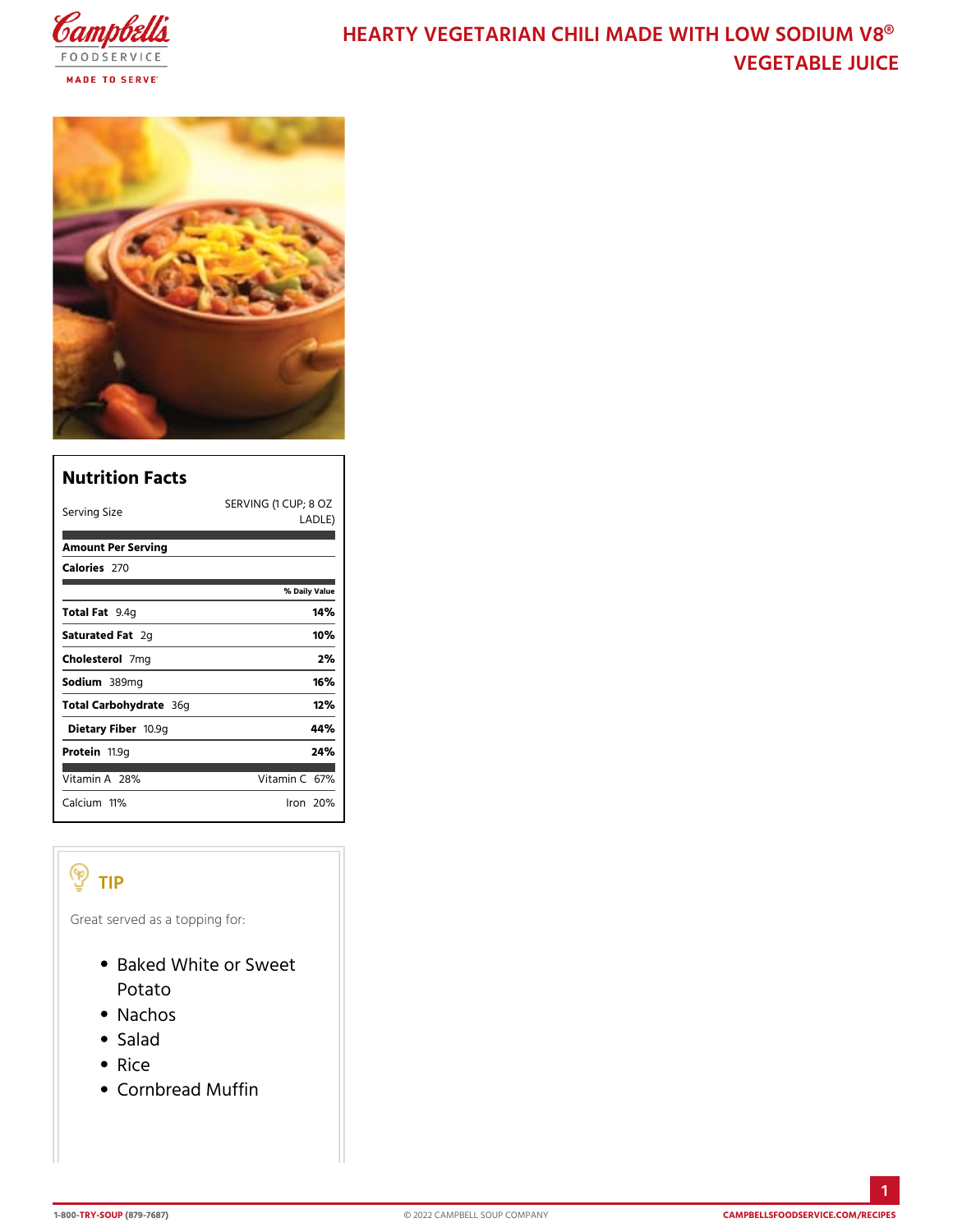# HEARTY VEGETARIAN CHILI MADE WITH **VEGETABLE JU**

\*\*Components if beans in recipe are counted as vegetable:

M/MA (oz): 0.00 Grain (oz equiv): 0.00 Total Vegetable (c): 1.625

Dark Green (c): 0.00 Legumes (c): 0.625 Starchy (c): 0.00 Red/Orange (c): 0.625 Other (c): 0.375 Additional (c): 0.00

Fruit (c): 0.00 Milk (c): 0.00



MEDIUM

Yields 18

Serving & Size SERVING (1 CUP; 8 OZ

Add some heat to your  $K-12$  me  $vegetarian$  chili made with a perfect combination of vegetables, bea and Low Sodium V8® 100% Veg

| <b>INGREDIENTS</b>    | WEIGH MEASU     |
|-----------------------|-----------------|
| vegetable oil         | 4 oz. 1/2 cups  |
| onion, chopped        | 16 oz. 4 cups   |
| green pepper, chopped | 12 oz. 2 cups   |
| carrot, chopped       | 8 oz. 1 3/4cups |
| chili powder          | 3 tbsp.         |
| garlic powder         | 1 tbsp.         |
| cumin, ground         | tbsp.<br>1.     |

[Low Sodium V8® Veg](https://www.campbellsfoodservice.com/product/original-less-fat-kettle-cooked-potato-chips)etable Juice 10 cups

| red wine vinegar         |  |  |                                             | $1/4$ cups |  |                    |
|--------------------------|--|--|---------------------------------------------|------------|--|--------------------|
|                          |  |  | low sodium black beans, canned, un48adned   |            |  | 5 667/1000<br>CUDS |
|                          |  |  | low sodium pinto beans, canned, und Baonzed |            |  | 5 667/1000<br>cups |
| Cheddar cheese, shredded |  |  |                                             |            |  | 5 $oz. 1 1/8cups$  |

2